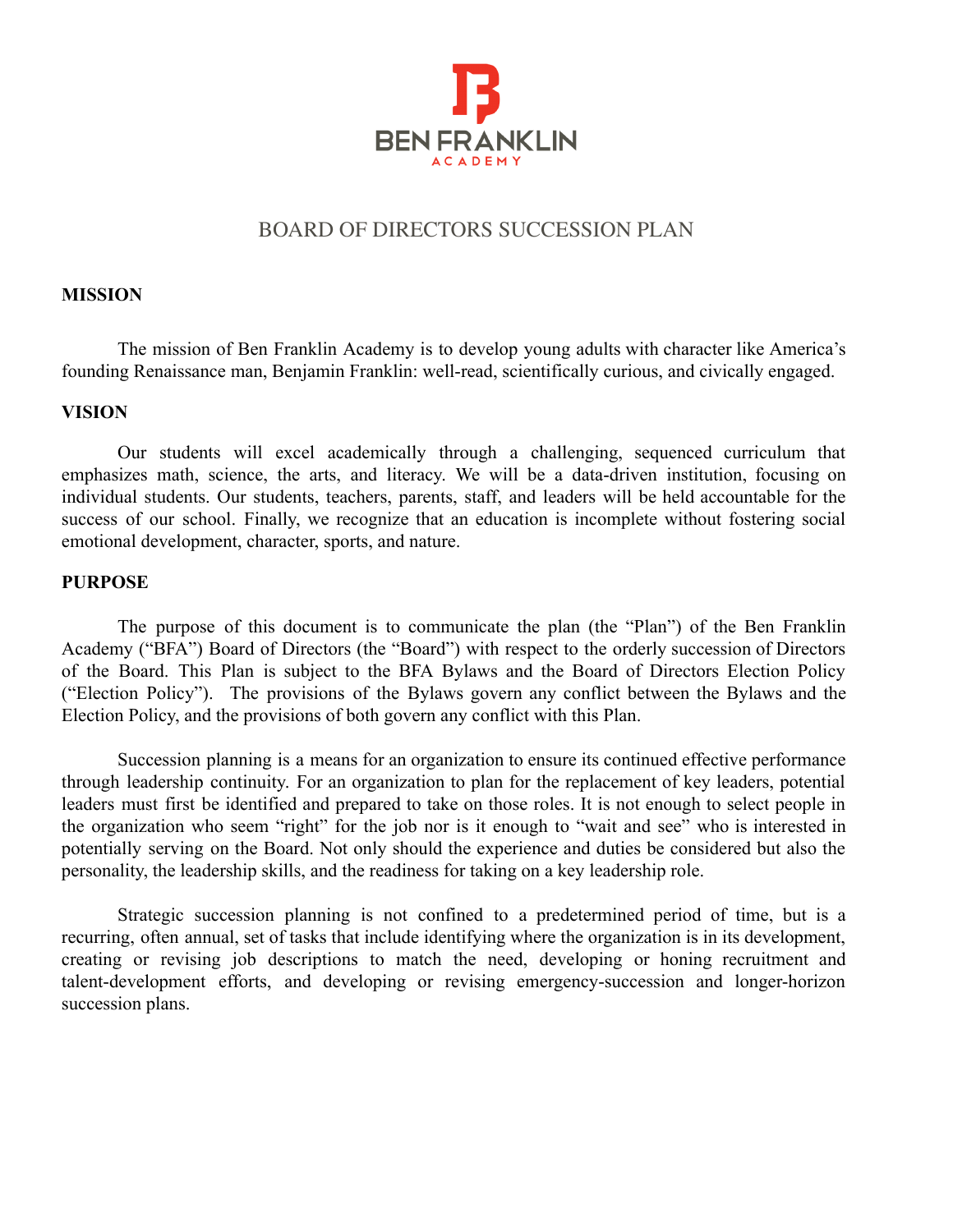The following are seven (7) key steps in succession planning that will be addressed in this Plan:

- I. Organizational Structure of the Board
- II. Strategic Plan
- III. Nomination Committee
- IV. Emergency Succession Plan
- V. Communication Plan
- VI. On-Boarding
- VII. Evaluation of Process

## **SECTION 1. ORGANIZATIONAL STRUCTURE OF THE BOARD**

The Board shall be comprised of no more than seven (7) Directors. A full term for a Director is three (3) years, unless a Director resigns or is removed earlier in accordance with the Bylaws. An individual who has been appointed to fill a term shortened by the resignation or removal of a Director pursuant to the Bylaws shall hold office until the end of the term of the Director whose vacancy they are filling. All Directors are term limited, meaning they can serve no more than two (2) consecutive three (3) year terms as set forth in BFA's Charter Application and Bylaws.

In the Succession Timeline below, each Director is identified by the seat in which the Director serves and the end of that Director's current term and term limit. As specified by the Bylaws and the Election Policy, four (4) Directors shall be subject to election by Parent Voting Group, while the remaining three (3) Directors shall be subject to appointment as determined by majority vote of the Board. Candidates shall be eligible for either election or appointment in accordance with the requirements of the Bylaws and the Election Policy.

## **BFA Charter Application**

All Directors will serve staggered three-year terms from the date of their appointments [or elections] or until their successors are seated and their term begins. Any and all board members shall be limited to two consecutive three-year terms and then be eligible to serve again after a one-year respite.

## **BFA Bylaws**

Article III.5. Terms

Directors shall serve a term of three (3) years from the date of their appointments, or until their successors are seated. A full three-year term shall be considered to have been served upon the passage of three (3) annual elections. After election, the term of a Director may not be reduced, except for cause as specified in these Bylaws. Directors shall take their seat beginning in the regular meeting held in May of each year.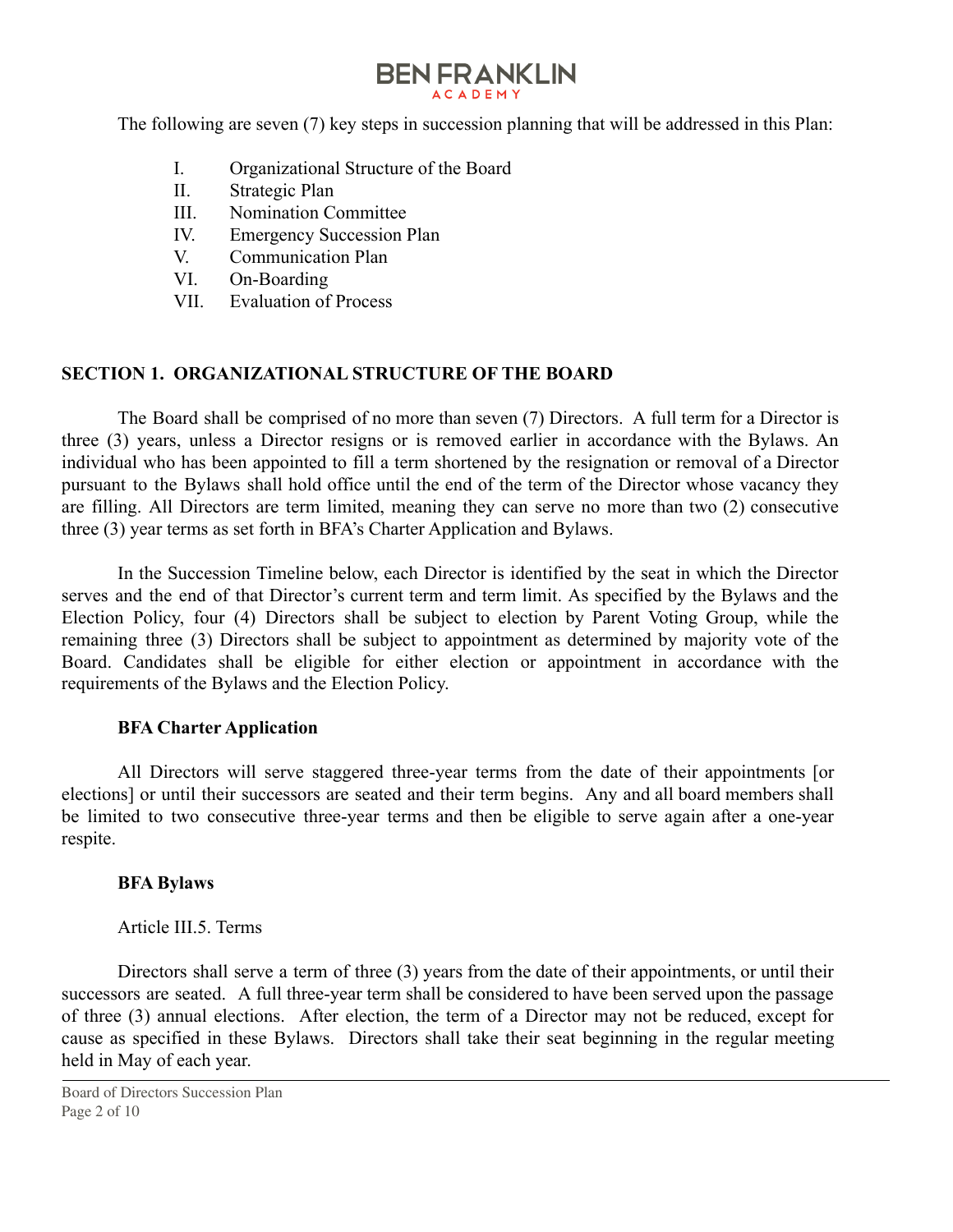## **BEN FRANKLIN ACADEMY**

### **Succession Schedule**

The office of one (or two) Director(s) shall be filled by election, by the Parent Voting Group, to a three-year term of office commencing at the end of the regular Board meeting held in May of each year. The office of one Director shall be filled, by appointment through a vote of the majority of the remaining Board, to a term of office commencing at the end of the regular Board meeting held in May of each year.

#### **Term Notification**

At the first Board meeting of the calendar year (January meeting), the President shall review with each Director when their term is expiring and determine if they plan to run for another term if eligible. The President will then report his/her findings to the Nomination Committee.

Should a Director not be able to complete his/her current term he/she is required to deliver written notification to the Board President as soon as possible.

## **May Meeting**

Both outgoing and incoming Board members should attend the regular May Board meeting.

#### **Voting Powers**

At the May meeting, new Directors will not have voting rights but will only observe.

#### **Principal Review**

The Directors, including outgoing Directors, who served during that school year will complete the annual Principal review and evaluation. Directors must have served at least six (6) months to have their evaluations included in the review. New incoming Directors shall participate in the evaluation process as a learning/training experience; however, new Director evaluations will not be "scored" for the review and bonus calculations.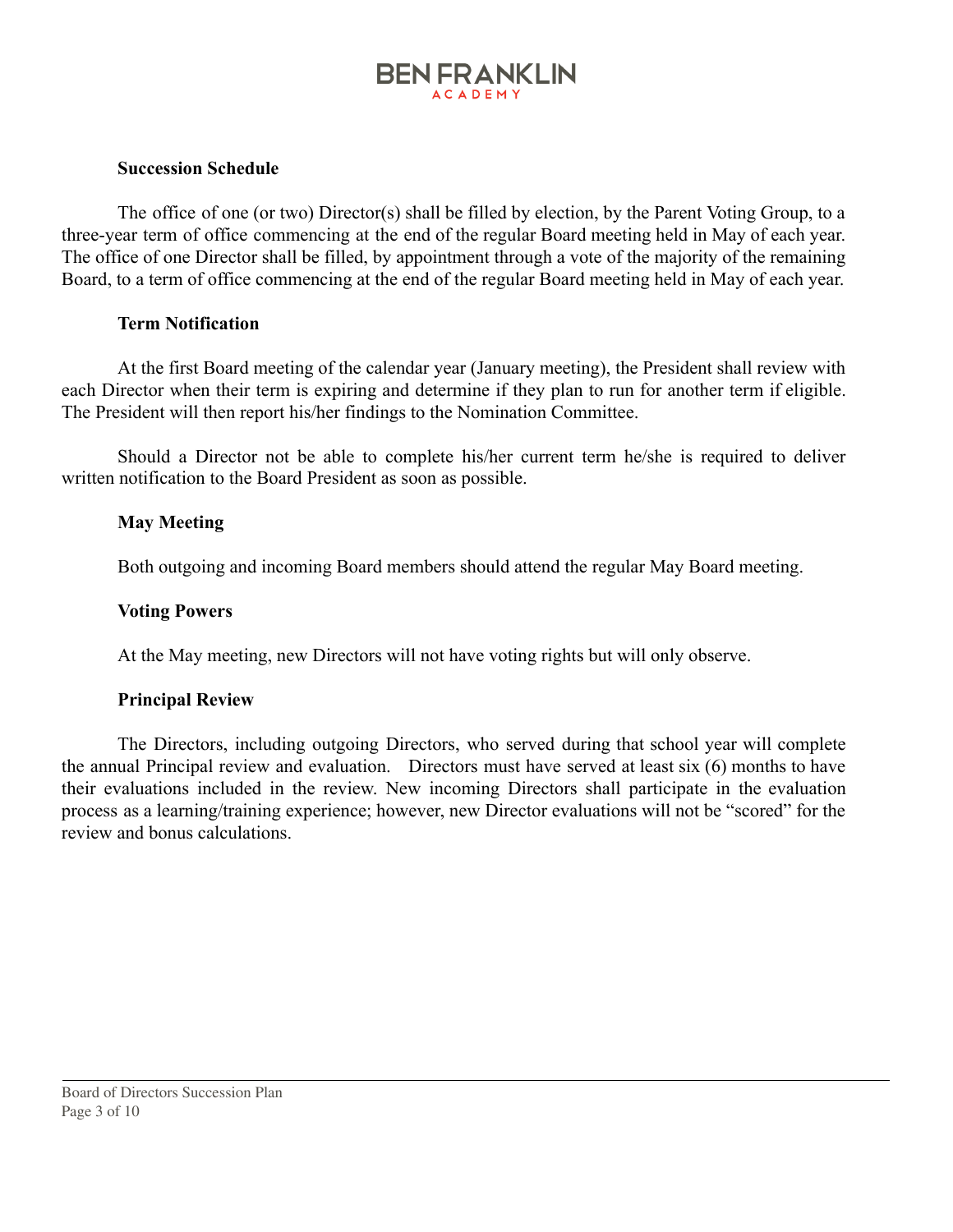## **BEN FRANKLIN ACADEMY**

#### **Board Seats and Terms**

| <b>Board Members</b> | Position *        | <b>Term</b> |                  |
|----------------------|-------------------|-------------|------------------|
|                      | Seat #1, Class A  | 3 Years     | General Election |
|                      | Seat # 2, Class A | 3 Years     | Appointed*       |
|                      | Seat #3, Class B  | 3 Years     | General Election |
|                      | Seat #4, Class B  | 3 Years     | Appointed*       |
|                      | Seat # 5, Class C | 3 Years     | General Election |
|                      | Seat # 6, Class C | 3 Years     | General Election |
|                      | Seat #7, Class C  | 3 Years     | Appointed*       |

\* Appointment, determined by majority vote of the Board.

### **Officer Seats and Terms**

| <b>Position</b> | Term |                        |
|-----------------|------|------------------------|
| President       | Year | Appointed by the Board |
| Vice President  | Year | Appointed by the Board |
| Treasurer       | Year | Appointed by the Board |
| Secretary       | Year | Appointed by the Board |

### **Officer Succession Schedule**

Directors may be re-appointed to serve as Officers from year to year by the Board.

#### **President & Treasurer**

As a best practice, the President of the Board of BFA shall not be a first-year Director. At the February Board meeting, the next year President and the next Treasurer should be identified and confirmed by Board vote. This will allow sufficient time for the President Elect and Treasurer Elect to shadow the current officers and be prepared to take on leadership duties at the end of the May meeting.

## **Vice President & Secretary**

These offices shall be filled at the May meeting and may be filled by a new Director. It is considered the responsibility of the outgoing Director to take the time to review all needed details with the new Officer.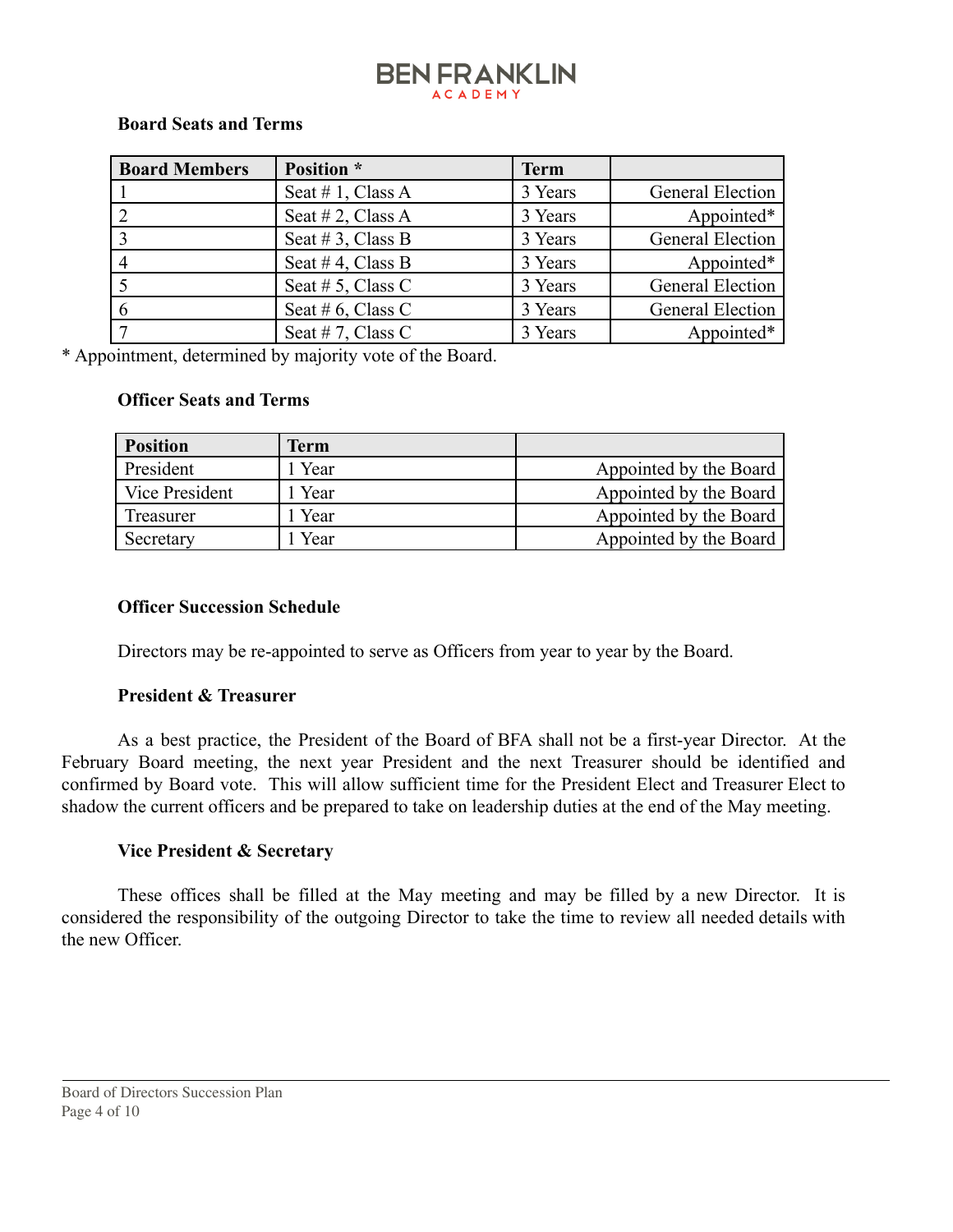## **BEN FRANKLIN ACADEM**

#### **SECTION 2. STRATEGIC PLAN**

During the annual Board Retreat, the current Board will evaluate Board structure, talents, and expertise, will compare future strategic goals with potential talent needs, and will prepare a written statement for the Nomination Committee.

#### **SECTION 3. NOMINATION COMMITTEE**

The Nomination Committee is a group of BFA leaders and parents who will work to develop a platform of candidates to be elected or appointed for BFA Board positions. In addition, qualified individuals can also self-nominate through an open call for nominations. Board Directors will vote for the Board Officer positions.

The Nomination Committee will consist of five (5) recruited members each year as appointed by the Board. It is recommended that the committee consist of a mix of individuals such as a current Board member who will not be up for election/appointment in the next election, a Parent-Teacher Organization officer, a BFA Administrator, a Past Board President, and a BFA parent. These members will be identified by the current Board after the annual election and before the Board Retreat and will serve for a 12-month term. The Nomination Committee works within the parameters established by the Board and is guided by the characteristics identified by the Director competency matrix and director eligibility requirements.

Tasks:

- Determine the Key Leaders for Whom Successors Will Be Needed
- Review and Update Talent Matrix
- Write Recruitment Statement
- Develop Plan for Recruitment
- Vet Potential Candidates

When recruiting new Directors, it is important to be clear what competencies, skills, and experiences are needed on the Board and which ones, if any, are missing. To assist in clarifying this information, the Board should ensure that there is an up-to-date Director competency matrix. The process of developing the matrix should describe the competencies, skills, and experiences of the current Directors and the key ones required for new Directors. The key steps in the competency matrix development process are likely to be as follows:

1. Assess what competencies the Board needs given the challenges faced by BFA and taking into account the strengths and weaknesses of the leadership team. The roles and responsibilities of each need to be complementary. Consideration should also be given to weighting particular competencies based on the Strategic Plan and Talent Matrix.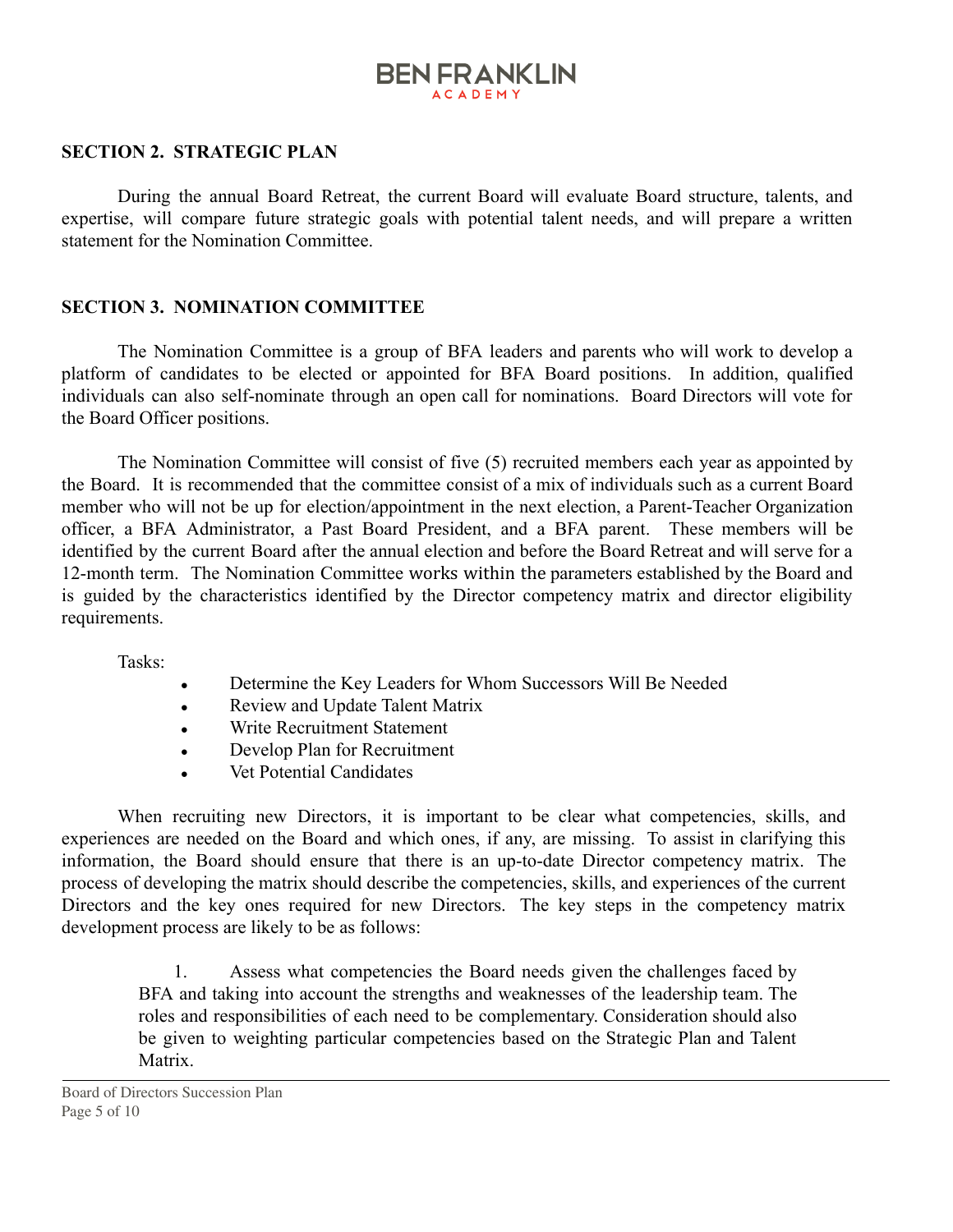## **BEN FRANKLIN ACADEM**

2. Assess what competencies each current Director possesses. This is done by asking current Directors to assess themselves and their colleagues relative to the matrix. Those assessments should be reviewed by the Nominating Committee for additional feedback.

3. Evaluate the extent of any competency gaps resulting from a comparison between steps 1 and 2.

4. Define a 'recruitment specification' for the competencies a new Director would need to bring to the Board to fill defined competency gaps. It is quite likely that a new Director will need to 'tick a number of boxes'. Consequently, it may be desirable, in the first instance, to develop recruitment specifications separately for individual Directors (reflecting generic governance capabilities); Board content specialists (e.g., to the extent that a Director may be recruited to ensure there is a specific capability within the Board); and Board leadership roles (e.g., Board and committee chairs).

5. Confirm the candidate agrees with and will adhere to the BFA mission, vision and strategic plan.

### **SECTION 4. EMERGENCY SUCCESSION PLAN**

Should a current Director unexpectedly be unable to complete his/her term, the President and Vice President will convene with the Nominating Committee to determine potential candidates for appointment by majority Board vote.

In addition, a notice will go out to all the parents of BFA students through traditional channels (newsletter/email, BFA website, etc.) to ask for additional candidates to submit an application for Director consideration.

All candidates will be expected to submit an application letter and personal biography to be published and reviewed by the Board. All candidates will be expected to attend an in-person question-and-answer session with the Board.

When the Board has reviewed all applicants, the President will call for a vote. The candidate with the majority votes will become a voting Director at the following Board meeting.

## **SECTION 5. COMMUNICATION PLAN**

Communication with the BFA community is an essential element in maintaining not just a healthy community but also allowing for the highest positive relationship between the Board and the community. Both the Board and the Nomination Committee shall consider the appropriate communication throughout the entire process.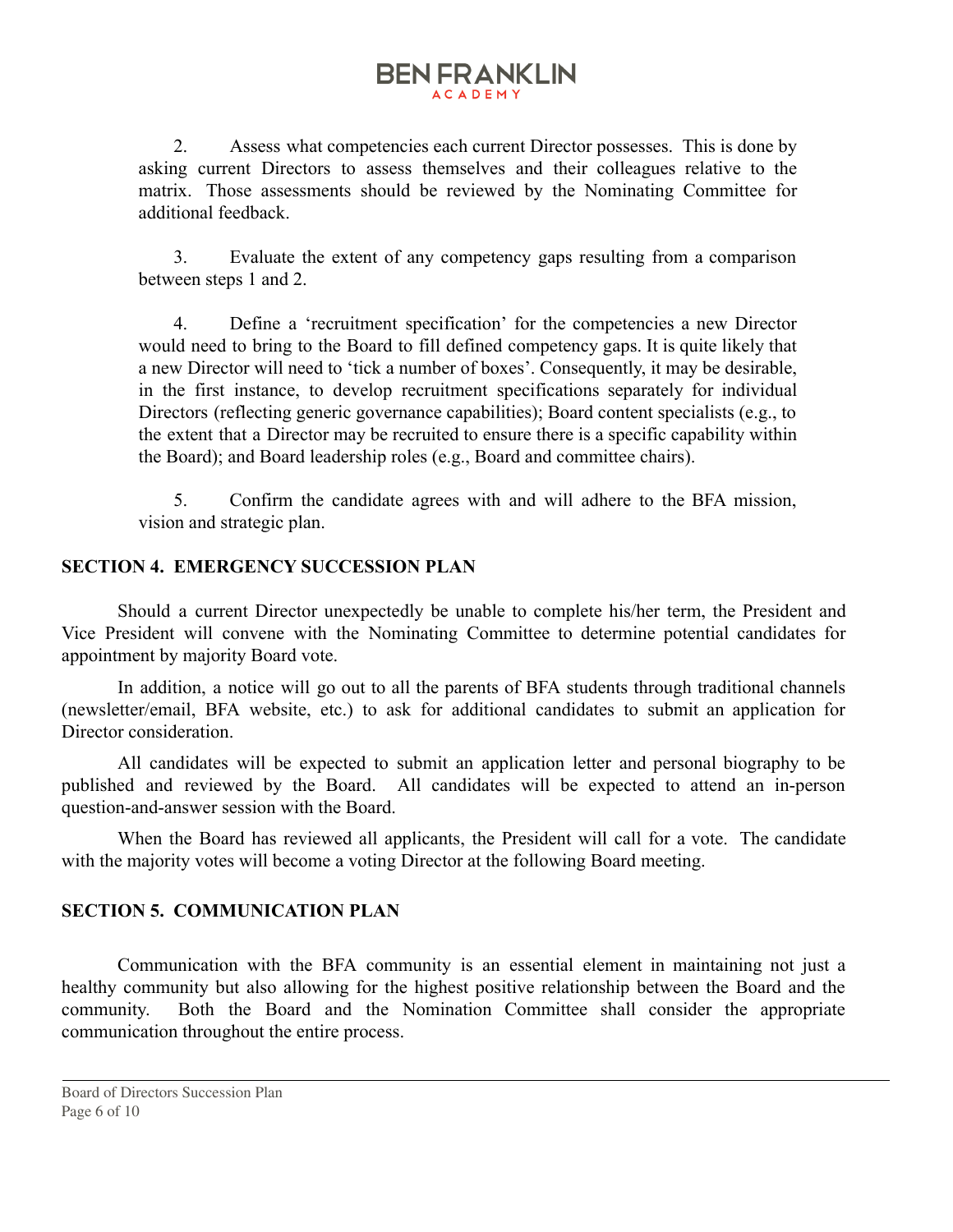## **BEN FRANKLIN ACADEMY**

#### **SECTION 6. ON-BOARDING**

In order to prepare potential leaders, the gap between what they are ready for now and what preparation they need to be ready for the job when it is available needs to be determined. This information can help determine what training, experience, and mentoring is needed. By considering their past performance as a volunteer, past professional and personal experience, fit with the organizational culture, and other Directors' acceptance of them as a potential leader, the best fit can be determined. It is critical to ensure that the potential leaders are willing to carry out BFA's mission and vision and to continue BFA's strategic plan, philosophy, and culture.

#### **Mentoring**

Once Directors have been elected/appointed, they should be assigned a Director mentor. This mentor should be the Director whom they may replace or another existing Director. The Board shall allow the potential leaders time to "shadow" the leaders and encourage them to attend Board meetings and participate in discussion. This is a great way to see how they problem solve and interact.

#### **Need to know**

- BFA Strategic Plan
- BFA Student Parent Handbook
- BFA Organization Structure
- **BFA Curriculum Structure**
- BFA History
- $\bullet$  BFA Bylaws
- BFA Charter and related contracts
- Benjamin Franklin Biography
- E.D. Hirsch's Core Knowledge
- 13 Virtues
- Board Policies
- BFA Statistics (Students, Staff, Volunteers, Testing, Budget)
- Colorado Charter Schools / Douglas County Schools

#### **SECTION 7. EVALUATION OF PROCESS**

Finally, evaluate the succession planning efforts. What went well? What went wrong? What could be done differently? The Board, after consultation with the Nomination Committee and key stakeholders, should make suggestions and recommendations for improving the process so that it runs more smoothly next time. Key to this evaluation is the input of the new Directors. If all goes as planned, the succession planning process will ensure a smooth transition and a new Director who is prepared for his or her role in BFA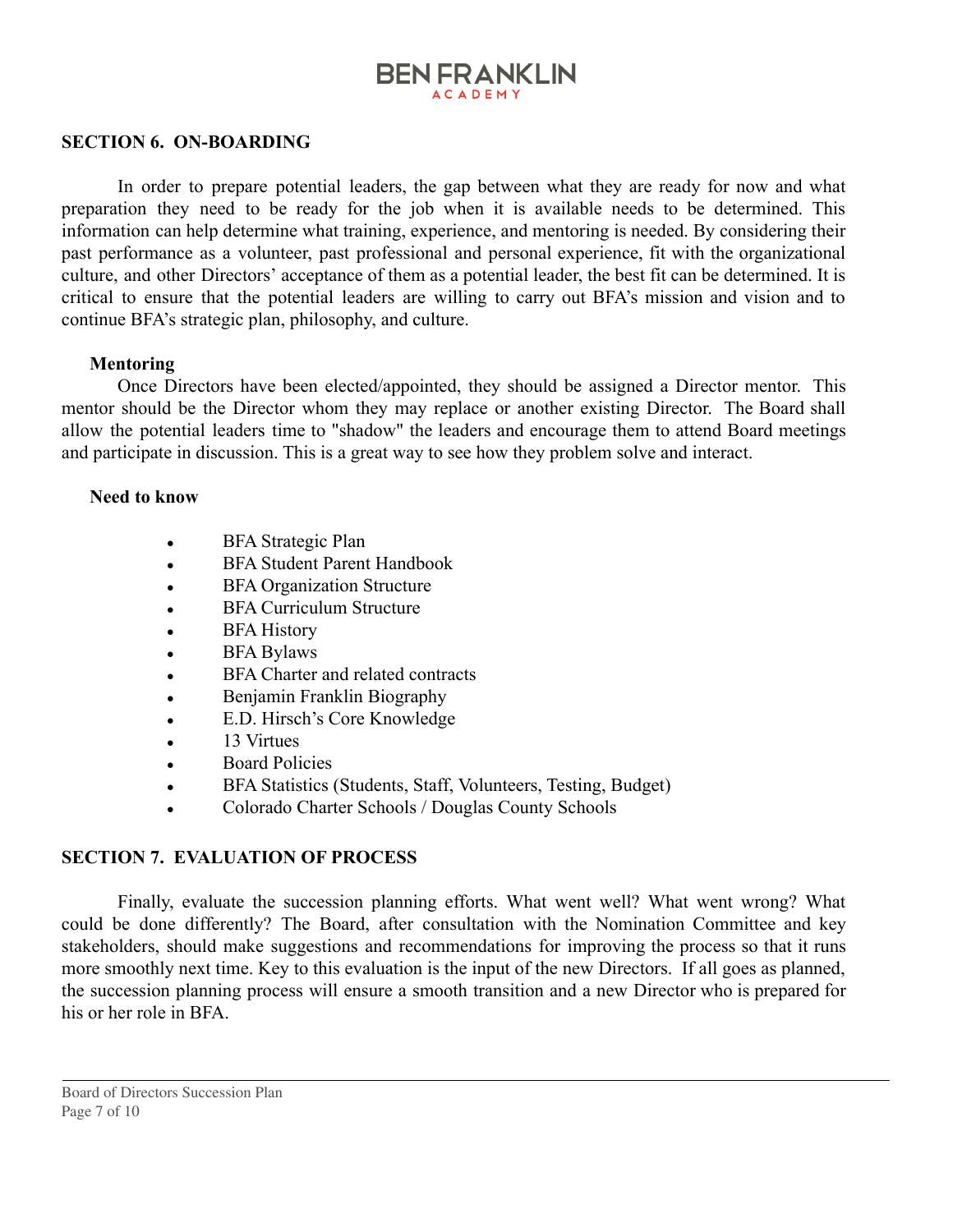## **Current Board Members**

| <b>Director</b><br>Name<br>(after Articles<br>of<br>Incorporation)        | <b>Initial</b><br><b>Year of</b><br><b>Service</b> | End of<br>Current<br><b>Term Based</b><br>on Seat | Year of<br><b>Term</b><br>Limit | <b>Current</b><br>Office /<br><b>Position</b> | Past<br>Office /<br><b>Position</b> | <b>Seat</b><br>(1, 3, 5, 6; elected)<br>$(2, 4, 7:$ appointed) | <b>Committee Liaison</b><br>and Service |
|---------------------------------------------------------------------------|----------------------------------------------------|---------------------------------------------------|---------------------------------|-----------------------------------------------|-------------------------------------|----------------------------------------------------------------|-----------------------------------------|
| <b>Mette</b><br>Castor<br>Public<br>Relations /<br>Business/<br>Corporate | 2021                                               | 2024                                              | 2027                            | Secretary                                     |                                     | Seat 1 Class A<br>$(2021 - 2024)$                              | <b>SAC</b>                              |
| <b>Haley</b><br>Maglieri<br>Attorney                                      | 2021                                               | 2024                                              | 2027                            | Director                                      |                                     | Seat 2, Class A<br>$(2021 - 2024)$                             | PTO, Succession                         |
| Sarah<br><b>Nisbet</b><br>Sales/Educat<br>ion                             | 2019                                               | 2022                                              | 2025                            | Vice<br>President                             | Secretary/<br>Director              | Seat 3, Class B<br>$(2019-2022)$                               | CEC, Uniform, DCSD<br>Alliance          |
| Karen<br>Ramon<br>Education                                               | 2020                                               | 2022                                              | 2026                            | Director                                      |                                     | Seat 4, Class B<br>$(2020 - 2022)$                             | Curriculum, Grant,<br>Technology        |
| <b>Matt Keillor</b><br>Technology/<br>Education                           | 2017                                               | 2023                                              | 2023                            | President                                     | Vice<br>President /<br>Director     | Seat 5, Class C<br>$(2017 - 2023)$                             | Curriculum                              |
| Adam<br>Lucero<br>Construction                                            | 2020                                               | 2023                                              | 2026                            | Treasurer                                     | Director                            | Seat 6, Class C<br>$(2020 - 2023)$                             | Fundraising.<br>Succession, Finance     |
| <b>Jason Page</b><br>Technology/<br>Education                             | 2020                                               | 2023                                              | 2026                            | Director                                      |                                     | Seat 7, Class C<br>$(2020 - 2023)$                             | STEM, Facility                          |

## **Historical Board Summary**

| <b>Director</b><br>Name<br>(after<br><b>Articles of</b><br>Incorporatio<br>n) | <b>Initial Year</b><br>of Service | <b>End of Term</b><br>/ Service | Year of<br><b>Term</b><br>Limit | <b>Current</b><br>Office /<br><b>Position</b> | Past<br>Office /<br><b>Position</b> | <b>Seat</b><br>(1, 3, 5, 6; elected)<br>$(2, 4, 7:$ appointed)            | <b>Committee Liaison</b><br>and Service |
|-------------------------------------------------------------------------------|-----------------------------------|---------------------------------|---------------------------------|-----------------------------------------------|-------------------------------------|---------------------------------------------------------------------------|-----------------------------------------|
| Roger<br>Nagel<br>- Finance                                                   | Nov. 2010                         | 3/31/2011                       | N/A                             |                                               | Director                            | Seat 2, Class A                                                           | Finance                                 |
| Jason<br><b>Sanders</b><br>- Attorney                                         | 2010                              | August 2013                     | N/A                             |                                               | President                           | Seat 7.<br>Class C $(2010-2013)$                                          | Policy, Grant                           |
| Matt<br>Matherly<br>Investment<br>S                                           | 2010                              | August 2014                     | N/A                             |                                               | Director                            | Seat 3, Class B<br>$(2013 - 2014)$<br>2010-2013)                          | <b>STEM</b>                             |
| Ward<br>Cerny<br>Investment<br>S                                              | April 2011                        | 3/1/2014                        | N/A                             |                                               | Director                            | Seat 1, Class A<br>$(2012 - 2014);$<br>Seat 2, Class A<br>$(2011 - 2012)$ | Finance                                 |

Board of Directors Succession Plan Page 8 of 10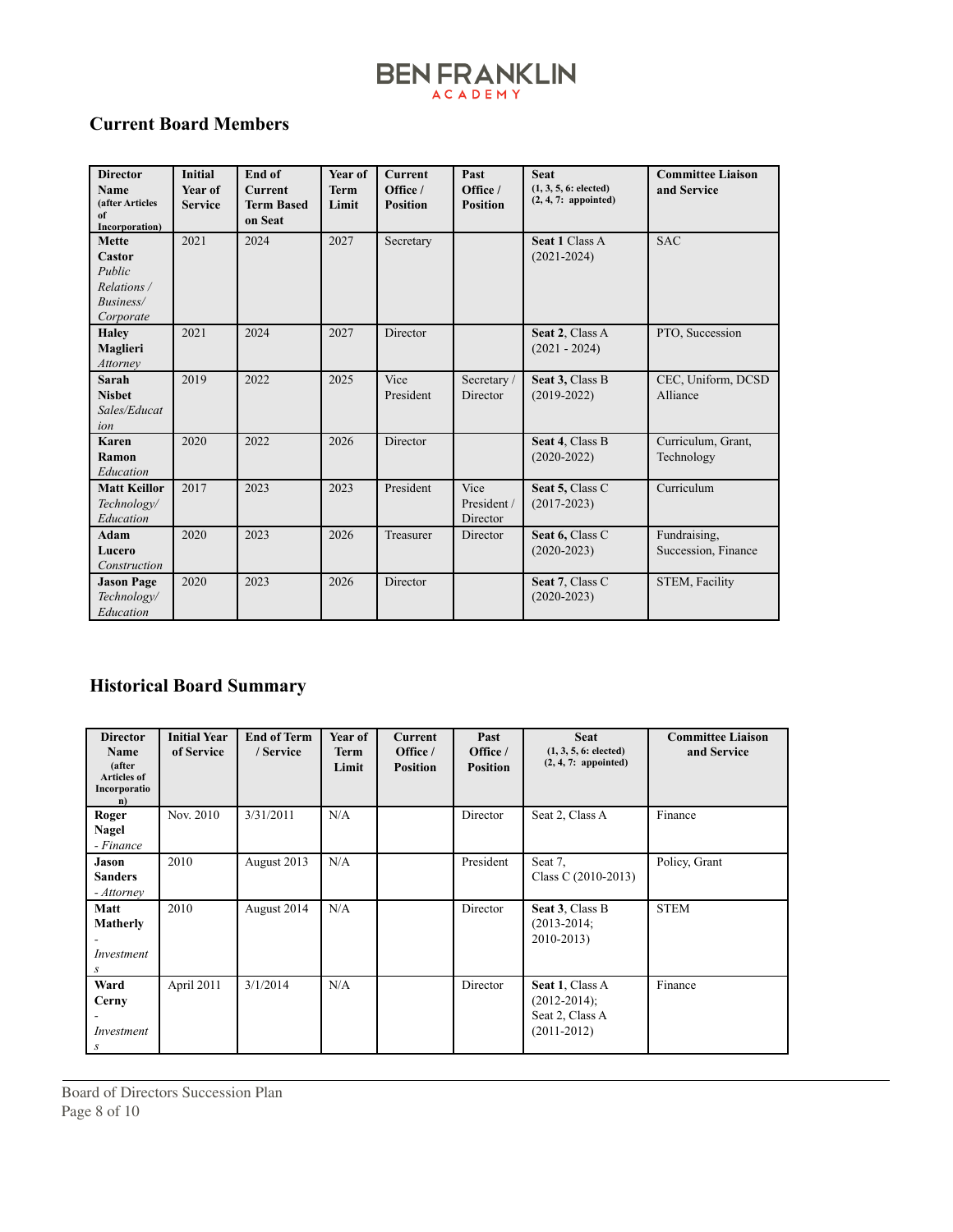| <b>Director</b><br>Name                            | <b>Initial Year</b><br>of Service | <b>End of Term</b><br>/ Service | Year of<br><b>Term</b> | Current<br>Office / | Past<br>Office /               | <b>Seat</b><br>(1, 3, 5, 6; elected)                                      | <b>Committee Liaison</b><br>and Service                                 |
|----------------------------------------------------|-----------------------------------|---------------------------------|------------------------|---------------------|--------------------------------|---------------------------------------------------------------------------|-------------------------------------------------------------------------|
| (after<br><b>Articles of</b><br>Incorporatio<br>n) |                                   |                                 | Limit                  | <b>Position</b>     | <b>Position</b>                | $(2, 4, 7:$ appointed)                                                    |                                                                         |
| Staci<br>Ferguson<br>$-Org.$<br>Structure          | 2010                              | 2015                            | 2015                   |                     | Secretary                      | Seat 2, Class A<br>$(2012 - 2015);$<br>Seat 1, Class A<br>$(2010-2012)$   | Uniform, PTO                                                            |
| Amy<br><b>Taylor</b><br>$-Org.$<br>Structure       | 2014                              | 2015                            | N/A                    |                     | Director                       | Seat 3, Class B<br>$(2014 - 2015)$                                        | SAC, Curriculum                                                         |
| Kimberly<br>Smith<br>Entreprene<br>ur              | 2015                              | 2016                            | 2022                   |                     | Director                       | Seat 3, Class B<br>$(2015 - 2016)$                                        | <b>STEM</b>                                                             |
| Jason<br>Sunahara<br>- Insurance                   | 2010                              | 2016                            | 2016                   |                     | Treasurer                      | Seat 4, Class B<br>$(2013 - 2016)$ ;<br>2010-2013)                        | Facility, Fundraising,<br>Technology                                    |
| <b>Becky</b><br>Mullen<br>Technology               | 2010                              | 2017                            | 2017                   | Vice<br>President   | Director                       | Seat 5, Class C<br>$(2014 - 2017)$ ;<br>2010-2014)                        | CEC, Marketing, Grant,<br>Art                                           |
| Paige<br><b>Brock</b><br>- Attorney                | 2010                              | 2017                            | 2017                   | President           | Director,<br>Vice<br>President | Seat 6, Class C<br>$(2014 - 2017)$<br>2010-2014)                          | PTO, Curriculum,<br>Fundraising, STEM,<br>Grant, Succession,<br>Uniform |
| Matt<br>Warder<br>Technology                       | 2013                              | 2017                            | 2020                   | Director            |                                | Seat 7, Class C<br>$(2014 - 2017)$ ;<br>2013-2014)                        | Technology, Grant                                                       |
| Kent<br><b>Barwind</b><br>- Finance                | 2014                              | 2018                            | 2021                   | Treasurer           | Director                       | Seat 2, Class A<br>$(2015 - 2018);$<br>Seat 1, Class A<br>$(2014 - 2015)$ | Finance, SAC                                                            |
| Ann<br><b>Citrin</b><br><b>Attorney</b>            | 2016                              | 2019                            | 2022                   | Vice<br>President   | Director                       | Seat 4, Class B<br>$(2016 - 2019)$                                        | SAC, Policy, CEC,<br>Grants, PTO                                        |
| <b>Bryan</b><br>Molen<br>Risk/Insur<br>ance        | 2016                              | 2019                            | 2020                   | Vice<br>President   | Secretary                      | Seat 3, Class B<br>$(2016 - 2019;$<br>2019-2020)                          | SAC, Succession, Arts.<br>CEC, Fundraising                              |
| <b>Bryan</b><br>Molen<br>Risk/Insur<br>ance        | 2016                              | 2019                            | 2020                   | Vice<br>President   | Secretary                      | Seat 3, Class B<br>$(2016 - 2019)$ ;<br>2019-2020)                        | SAC, Succession, Arts,<br>CEC, Fundraising                              |
| <b>Burgandy</b><br>Hodge<br>HR/Ops                 | 2017                              | 2020                            | 2023                   | Director            |                                | Seat 5, Class C<br>$(2017 - 2020)$                                        | PTO, Succession                                                         |
| <b>Steve</b><br>Haas<br>General<br>Manageme<br>nt  | 2017                              | 2020                            | 2023                   | Treasurer           | Director                       | Seat 7, Class C<br>$(2017 - 2020)$                                        | SAC, Grant, Finance,<br>Fundraising, Legislative                        |
| Bill<br>Castor                                     | 2015                              | 2018                            | 2021                   | President           | Secretary                      | Seat 1, Class A<br>$(2015 - 2018)$<br>2018-2021)                          | SAC, Grant,<br>Curriculum, CEC                                          |

Board of Directors Succession Plan Page 9 of 10